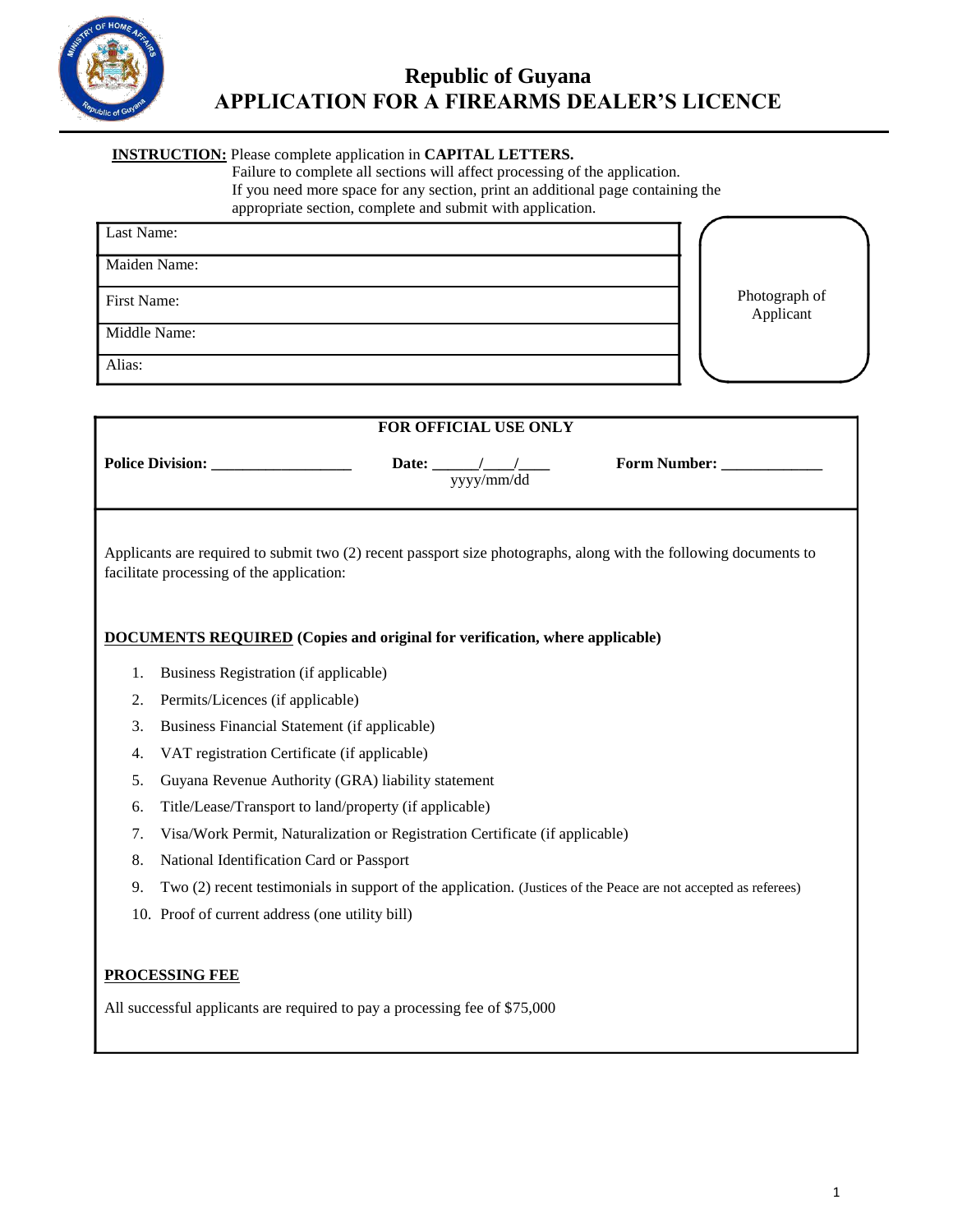#### **Application Process for a Firearms Dealer's Licence**

The process from application to final approval or rejection for a firearms Dealer"s licence is as follows:

- 1. The applicant completes the "Application for a Firearms Dealer"s Licence" and submits along with the required documentation to **ONE** of the following locations:
	- a. The Divisional Commander, Divisional Headquarters; or
	- b. The Commissioner of Police, Police Headquarters, Eve Leary, Georgetown; or
	- c. The Ministry of Home Affairs.
- 2. The applicant will be issued with an acknowledgement letter by the Commissioner of Police.
- 3. The Commissioner of Police will forward the application to the Criminal Investigation Department, Special Branch, and the relevant Divisional Commander, as the case may be for processing to commence.
- 4. During the processing of the application, police officers will visit the residence of the applicant, who will be required to give a statement, and have his/her fingerprints taken.
- 5. The Divisional Commander will verify the information contained in the application, and submit a report to the Commissioner of Police with a recommendation.
- 6. The Criminal Investigation Department and Special Branch will communicate the findings of their investigations to the Commissioner of Police.
- 7. On receipt of the required reports, the Commissioner of Police will forward his findings and recommendation to the Minister of Home Affairs for review by the Firearms Licensing Approval Board.
- 8. The Firearms Licensing Approval Board will review the recommendation of the Commissioner of Police, and make a recommendation to the Minister of Home Affairs.
- 9. The Minister of Home Affairs will grant or withhold his "no objection" to the recommendation of the Firearms Licensing Approval Board.
- 10. The Commissioner of Police will be notified of the outcome of the application.
- 11. The applicant will be notified, in writing, by the Commissioner of Police of the outcome of his/her application.
- 12. Successful applicants will be required to pay a processing fee at the respective Divisional Firearm Registry, following which they will commence the process of purchasing the stock of firearms and ammunition.
- 13. Successful applicants are advised to contact the Ministry responsible for Commerce for assistance in obtaining an Import Permit.
- 14. Unsuccessful applicants are advised of their right to appeal the refusal of their applications for firearm licences under the Firearms Act. The appeal must be submitted to H.E the President.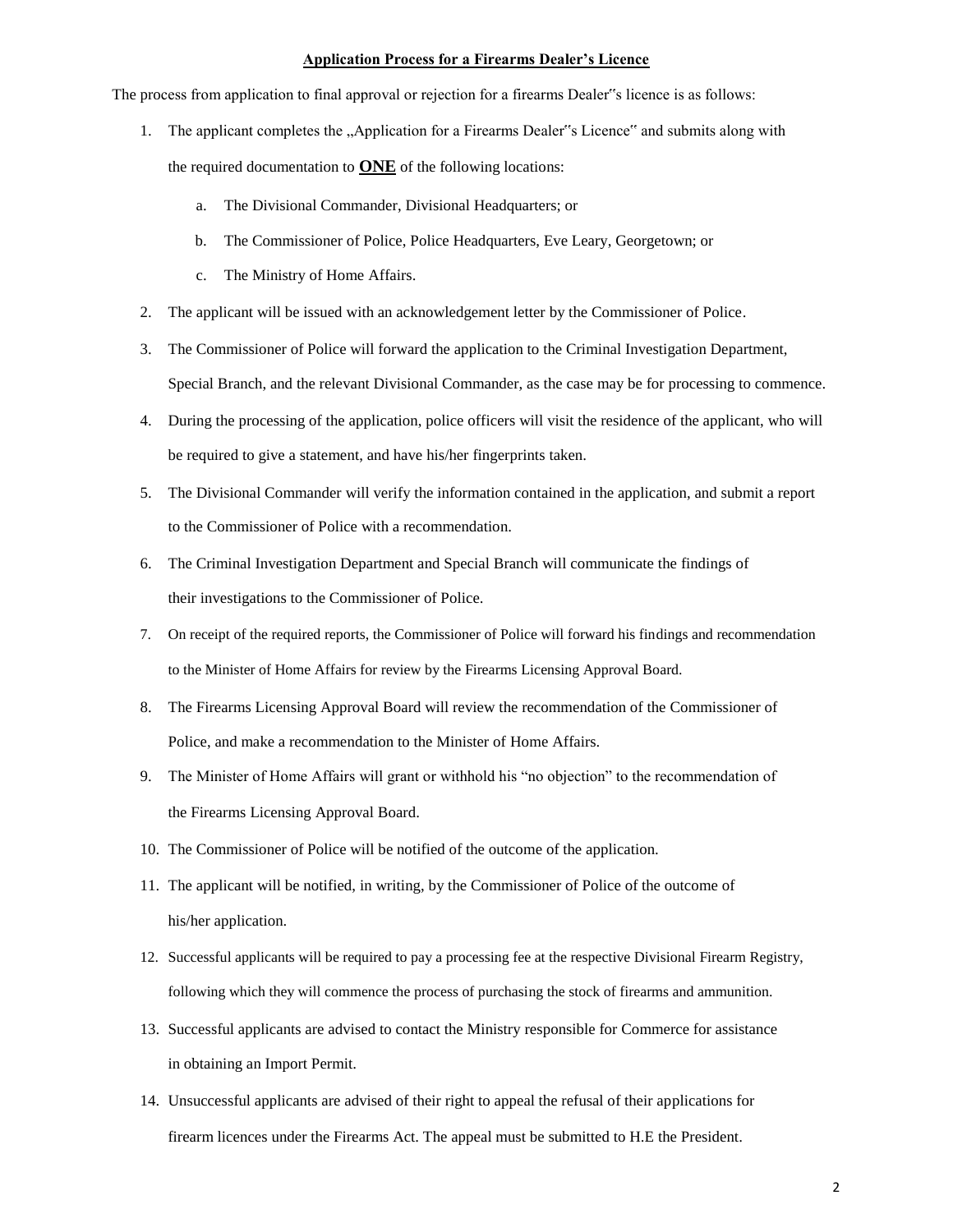| A. GENERAL INFORMATION                                        |                      |                                                |  |  |  |
|---------------------------------------------------------------|----------------------|------------------------------------------------|--|--|--|
| Last Name:                                                    | Maiden Name:         |                                                |  |  |  |
| First Name:                                                   | Alias:               |                                                |  |  |  |
| Middle Name:                                                  |                      |                                                |  |  |  |
| Has your name ever been changed?                              | Yes                  | $\rm No$                                       |  |  |  |
|                                                               |                      |                                                |  |  |  |
| How was it changed?                                           | Deed Poll            | Court Order                                    |  |  |  |
| Date of Birth: $\frac{1}{\sqrt{1-\frac{1}{2}}}$<br>yyyy/mm/dd | Place of Birth:      | Nationality:                                   |  |  |  |
| Citizenship By: Birth                                         | Naturalization       |                                                |  |  |  |
|                                                               |                      |                                                |  |  |  |
| Male<br>Sex:                                                  | Female<br>Ethnicity: |                                                |  |  |  |
| <b>Marital Status:</b><br>Single                              | Married              | Divorced                                       |  |  |  |
| Separated                                                     | Widowed              | Common Law                                     |  |  |  |
| <b>Immigration Status:</b><br><b>Voluntary Remigrant</b>      | $\Box$               | <b>Involuntary Remigrant</b><br>Not Applicable |  |  |  |
| Address:                                                      |                      |                                                |  |  |  |
| Present:                                                      |                      |                                                |  |  |  |
|                                                               |                      |                                                |  |  |  |
|                                                               |                      |                                                |  |  |  |
|                                                               |                      |                                                |  |  |  |
|                                                               |                      |                                                |  |  |  |
| Tel. No.:                                                     | Cell No.:            | $E$ -mail:                                     |  |  |  |
| National I.D. No.:                                            | Passport No.:        | TIN:                                           |  |  |  |
| Profession or Occupation:                                     |                      |                                                |  |  |  |
| If Self Employed (Please fill out Section C)                  |                      |                                                |  |  |  |
| Name of Employer:                                             |                      |                                                |  |  |  |
|                                                               |                      |                                                |  |  |  |
|                                                               |                      |                                                |  |  |  |
|                                                               |                      |                                                |  |  |  |
|                                                               |                      |                                                |  |  |  |
|                                                               |                      |                                                |  |  |  |
| Tel. No.:                                                     | Fax No.:             | E-mail:                                        |  |  |  |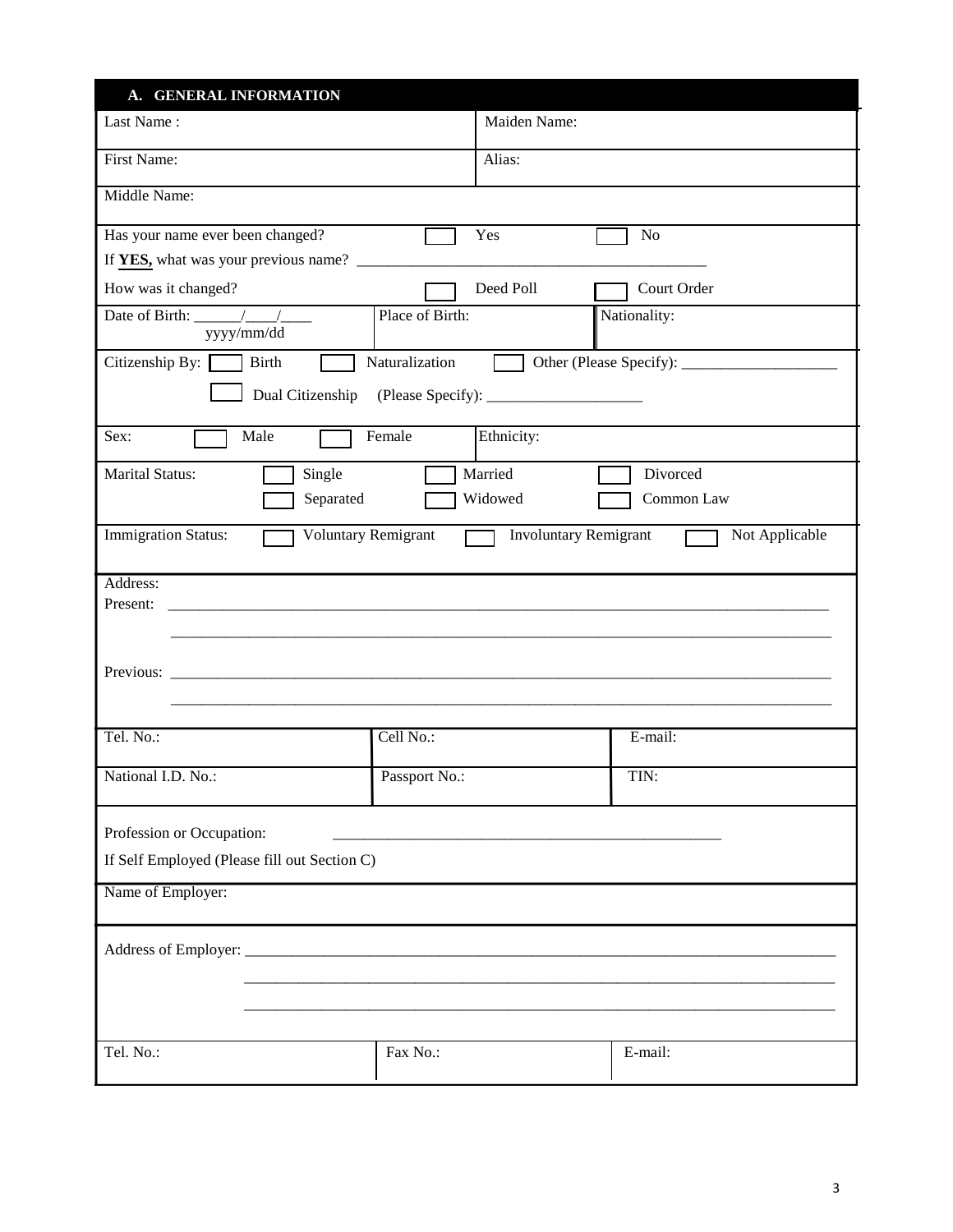|                       | <b>B. BACKGROUND INFORMATION</b>                                                                                                                                                                                                                                                                                                                                                                                      |                                                      |                                                                                              |
|-----------------------|-----------------------------------------------------------------------------------------------------------------------------------------------------------------------------------------------------------------------------------------------------------------------------------------------------------------------------------------------------------------------------------------------------------------------|------------------------------------------------------|----------------------------------------------------------------------------------------------|
|                       | 1. Have you ever applied for a firearms dealer"s licence?                                                                                                                                                                                                                                                                                                                                                             | Yes                                                  | N <sub>o</sub>                                                                               |
| 2.<br>3.<br>4.<br>6.  | Have you ever been refused a firearms dealer"s licence?<br>Are you a licenced firearm owner?<br>If NO, have you ever applied for a firearm licence?<br>5. Have you ever been refused a firearm licence?<br>Has your firearm licence ever been revoked?<br>7. Has your firearm ever been seized?<br>If YES, was it returned to you?<br>8. Have you ever lost or misplaced your firearm?<br>If YES, complete section C. | Yes<br>Yes<br>Yes<br>Yes<br>Yes<br>Yes<br>Yes<br>Yes | N <sub>o</sub><br>N <sub>o</sub><br>No<br>No<br>No<br>N <sub>0</sub><br>No<br>N <sub>0</sub> |
| 9.<br>firearm holder? | Is any other member of your household a licensed<br>10. Has any other member of your household ever been                                                                                                                                                                                                                                                                                                              | Yes                                                  | No                                                                                           |
| on any offence?       | refused a firearm licence?<br>11. Have you ever been convicted or discharged<br>12. Have you ever been treated for emotional problems,<br>drugs or alcohol abuse?<br>13. Do you suffer from Epilepsy (Fits)?<br>14. Have you ever been placed on bond by the court?<br>15. Have you ever been charged by the police?<br>16. Are you currently awaiting trial for any offence?                                         | Yes<br>Yes<br>Yes<br>Yes<br>Yes<br>Yes<br>Yes        | N <sub>o</sub><br>N <sub>0</sub><br>No<br>N <sub>o</sub><br>No<br>No<br>No                   |
|                       | C. FIREARM BACKGROUND INFORMATION<br>If you have answered YES to Section B 6, 7 and 8, please give details:                                                                                                                                                                                                                                                                                                           |                                                      |                                                                                              |
|                       |                                                                                                                                                                                                                                                                                                                                                                                                                       |                                                      |                                                                                              |
|                       |                                                                                                                                                                                                                                                                                                                                                                                                                       |                                                      |                                                                                              |
|                       |                                                                                                                                                                                                                                                                                                                                                                                                                       |                                                      |                                                                                              |
|                       |                                                                                                                                                                                                                                                                                                                                                                                                                       |                                                      |                                                                                              |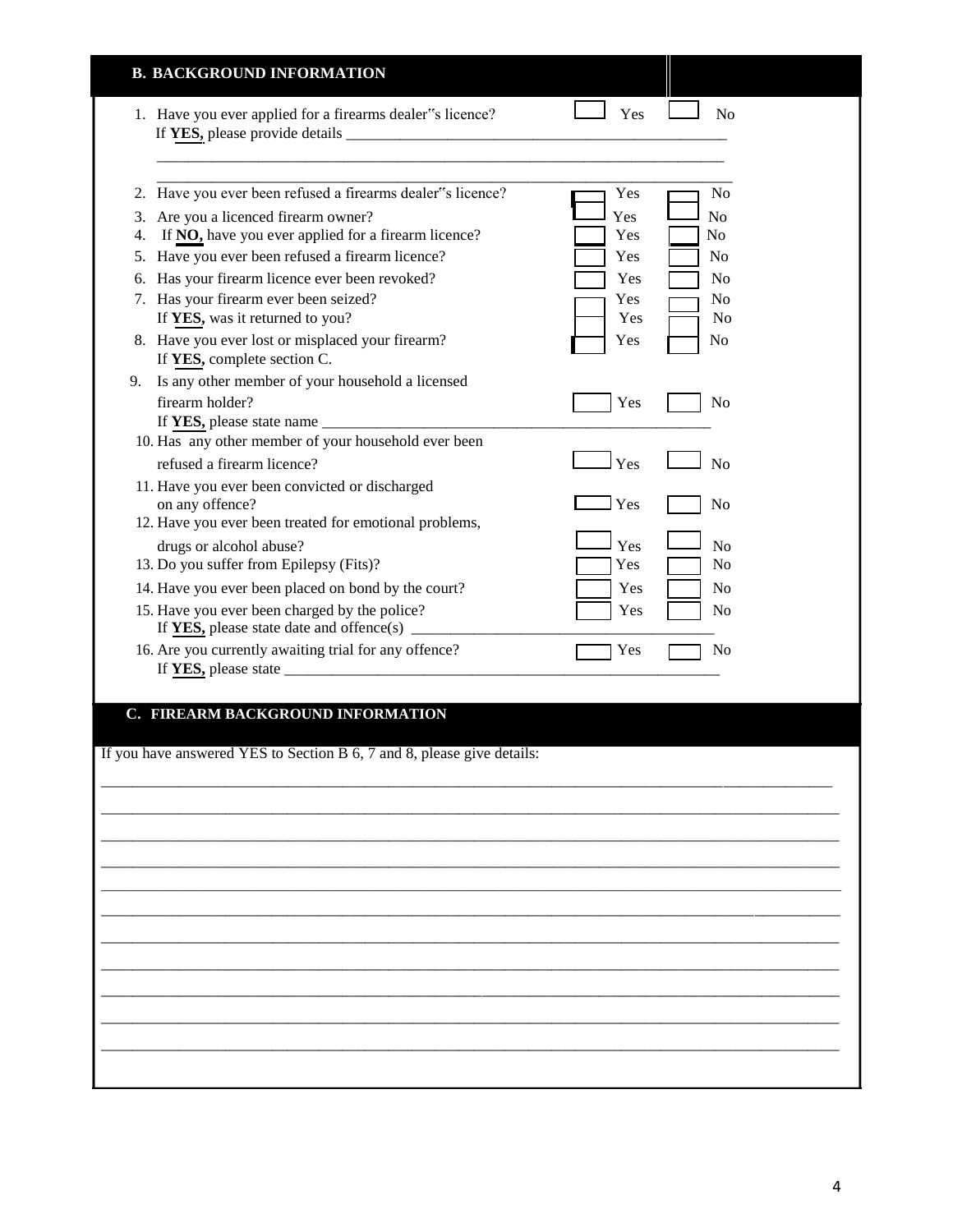| <b>D. BUSINESS INFORMATION</b>                                                                                   |                          |                                                                                                                  |                             |                           |                                                              |
|------------------------------------------------------------------------------------------------------------------|--------------------------|------------------------------------------------------------------------------------------------------------------|-----------------------------|---------------------------|--------------------------------------------------------------|
| Are you a businessman/businesswoman?                                                                             |                          | Yes                                                                                                              |                             | No                        |                                                              |
| Do you have a registered business?<br>Yes<br>N <sub>o</sub>                                                      |                          |                                                                                                                  |                             |                           |                                                              |
| If YES, please state VAT Registration Number:                                                                    |                          |                                                                                                                  |                             |                           |                                                              |
| If <b>NOT</b> registered, state reason:                                                                          |                          |                                                                                                                  |                             |                           |                                                              |
| Type of Business:                                                                                                |                          |                                                                                                                  |                             |                           |                                                              |
| Name of Business:                                                                                                |                          |                                                                                                                  |                             |                           |                                                              |
|                                                                                                                  |                          |                                                                                                                  |                             |                           |                                                              |
|                                                                                                                  |                          |                                                                                                                  |                             |                           |                                                              |
| Tel. No.:                                                                                                        | Fax No.:                 |                                                                                                                  |                             | E-mail:                   |                                                              |
|                                                                                                                  |                          |                                                                                                                  |                             |                           |                                                              |
| E. PARTICULARS OF REFEREES (Justices of the Peace are not accepted as referees)                                  |                          |                                                                                                                  |                             |                           |                                                              |
| Name of Referee:                                                                                                 |                          |                                                                                                                  | Name of Referee:            |                           |                                                              |
|                                                                                                                  |                          |                                                                                                                  |                             |                           |                                                              |
|                                                                                                                  |                          |                                                                                                                  |                             |                           |                                                              |
|                                                                                                                  |                          |                                                                                                                  |                             |                           |                                                              |
| Tel. No.:                                                                                                        | Cell No.:                |                                                                                                                  | Tel. No.:                   |                           | Cell No.:                                                    |
| Profession or Occupation:                                                                                        |                          |                                                                                                                  |                             | Profession or Occupation: |                                                              |
| Place of Employment:                                                                                             |                          |                                                                                                                  | Place of Employment:        |                           |                                                              |
| Name & Address of Employer:                                                                                      |                          |                                                                                                                  | Name & Address of Employer: |                           |                                                              |
|                                                                                                                  |                          |                                                                                                                  |                             |                           |                                                              |
|                                                                                                                  |                          |                                                                                                                  |                             |                           |                                                              |
|                                                                                                                  |                          |                                                                                                                  |                             |                           |                                                              |
| Signature:                                                                                                       |                          |                                                                                                                  | Signature:                  |                           |                                                              |
| Date:                                                                                                            |                          |                                                                                                                  | Date:                       |                           |                                                              |
| By signing this form, you are attesting to the fact that you                                                     |                          |                                                                                                                  |                             |                           | By signing this form, you are attesting to the fact that you |
|                                                                                                                  | have known the applicant |                                                                                                                  | have known the applicant    |                           |                                                              |
| for a period of five (5) years or more and that the<br>information given by the applicant is true and correct to |                          | for a period of five (5) years or more and that the<br>information given by the applicant is true and correct to |                             |                           |                                                              |
| the best of your knowledge.                                                                                      |                          | the best of your knowledge.                                                                                      |                             |                           |                                                              |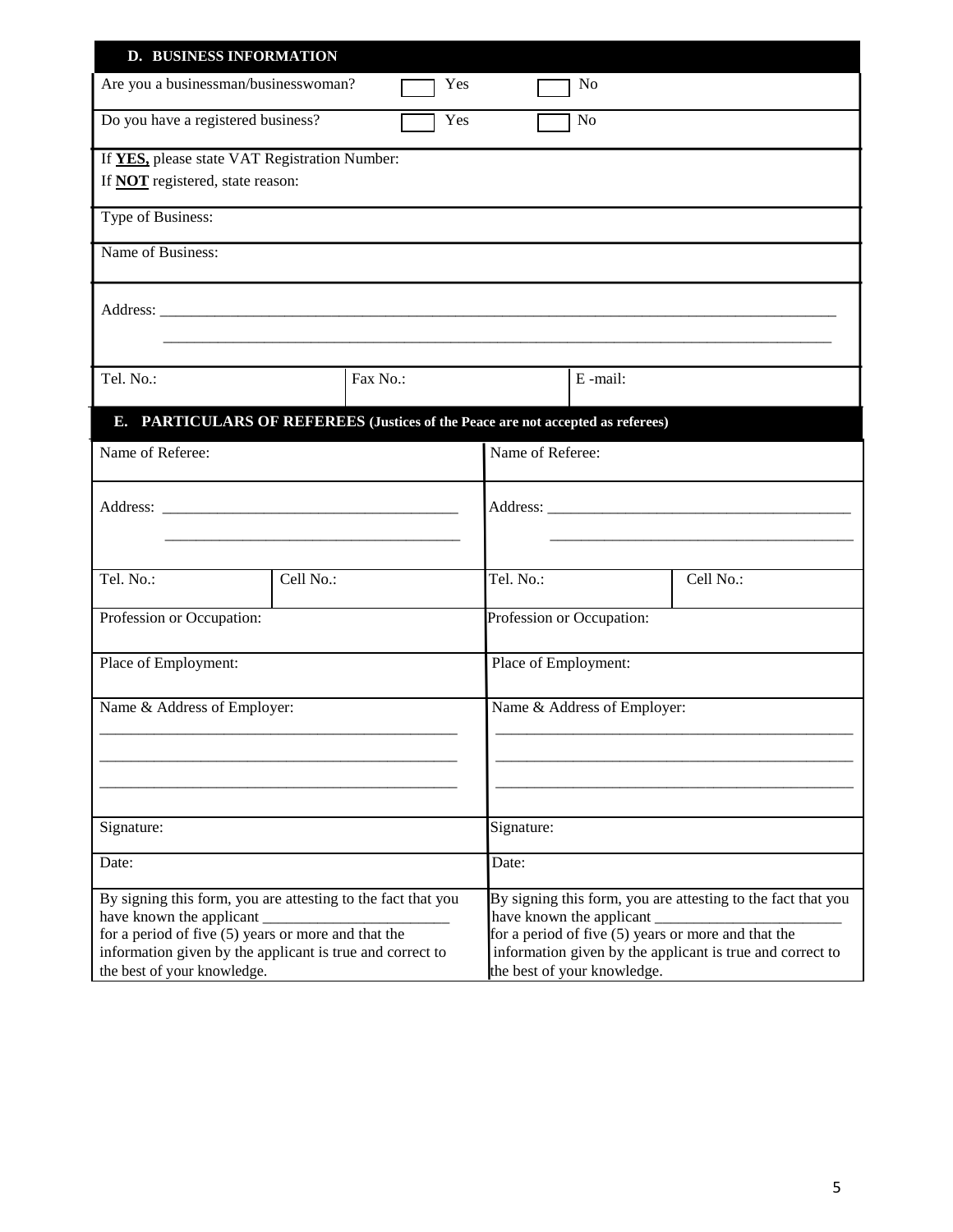### **F. FAMILY INFORMATION**

Please print additional pages, as may be necessary.

#### **SECTION A**

| <b>Full Name</b> | Relationship<br><b>SEE NOTE 1</b>                       | Date of Birth<br>yyyy/mm/dd | <b>Present Address</b><br>(if deceased give last address and<br>date)<br><b>Present Occupation</b> |
|------------------|---------------------------------------------------------|-----------------------------|----------------------------------------------------------------------------------------------------|
|                  | <b>SPOUSE OR</b><br><b>COMMON-LAW</b><br><b>PARTNER</b> |                             |                                                                                                    |
|                  | <b>MOTHER</b>                                           |                             |                                                                                                    |
|                  | <b>FATHER</b>                                           |                             |                                                                                                    |

**NOTE 1:** If no spouse or common-law partner is listed in Section A, read and sign below. I certify that I do not have a spouse or common-law partner.

Signature Date

#### **SECTION B CHILDREN (Include ALL sons and daughters, including ALL adopted and step-children, regardless of age or place of residence)**

| <b>Full Name</b> | Relationship<br><b>SEE NOTE 2</b> | Date of Birth<br>yyyy/mm/dd | <b>Marital</b><br><b>Status</b> | <b>Present Address</b><br>(if deceased give last address and<br>date)<br><b>Present Occupation</b> |
|------------------|-----------------------------------|-----------------------------|---------------------------------|----------------------------------------------------------------------------------------------------|
|                  |                                   |                             |                                 |                                                                                                    |
|                  |                                   |                             |                                 |                                                                                                    |
|                  |                                   |                             |                                 |                                                                                                    |
|                  |                                   |                             |                                 |                                                                                                    |

**NOTE 2:** If no children are listed in Section B, read and sign below.

I certify that I do not have any children, either biological or adopted.

\_\_\_\_\_\_\_\_\_\_\_\_\_ Date